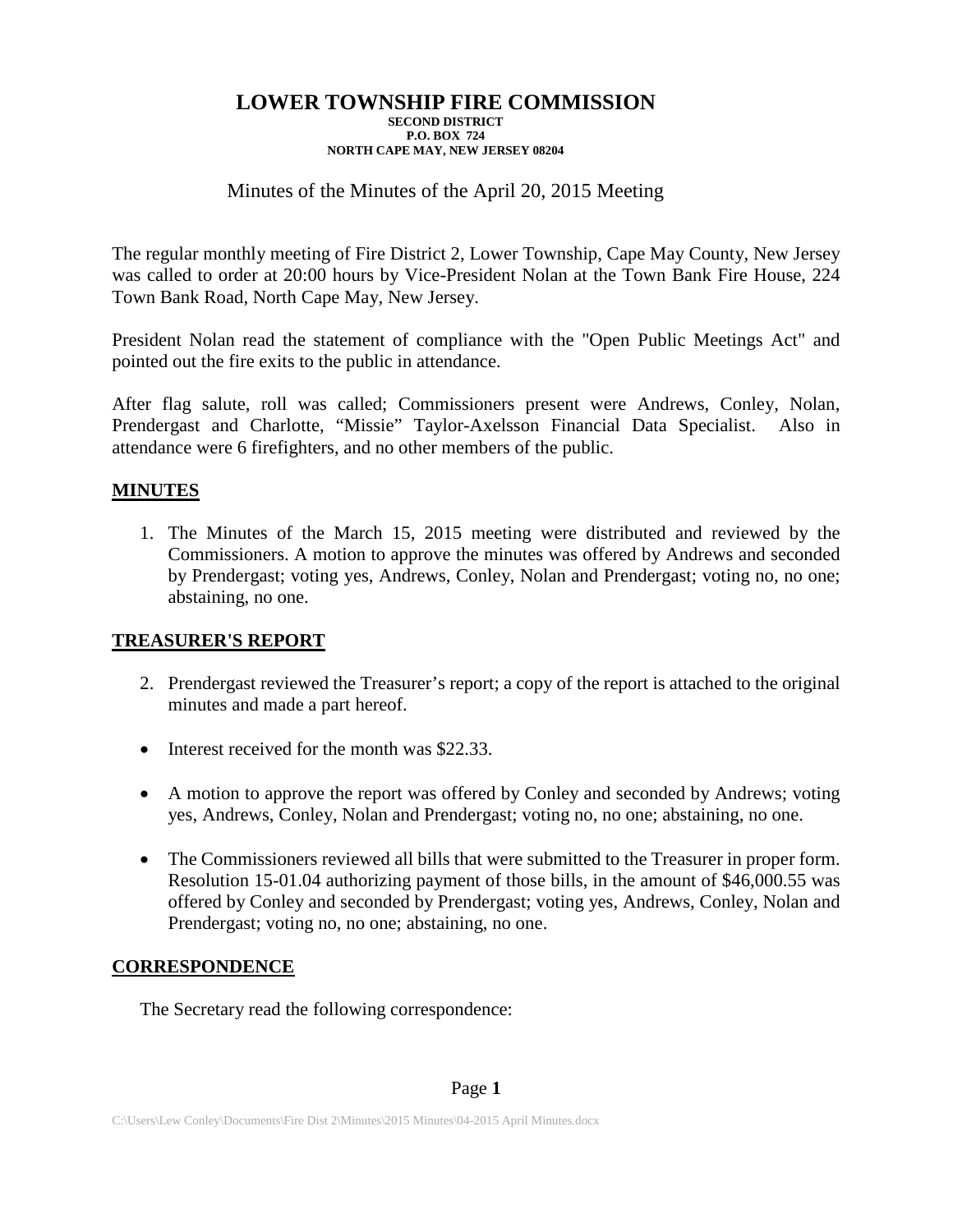# Minutes of the Minutes of the April 20, 2015 Meeting

1. A preventative maintenance report from CM3 Building Solutions dated 3/31/15 was received that all of the boilers were staged on and a check of the combustion dampers was run and all pumps were checked as well as all AHU's sensors were checked..

## **TOWN BANK VOLUNTEER FIRE COMPANY REPORT**

Chief Megonigal reported the following:

• Report of the month's activities; a copy of the report is attached to the original of these minutes.

# **BUREAU OF FIRE SAFETY REPORT**

• Conley who is the Board's representative to the Bureau provided the minutes and financial reports for the February 2015 meeting.

Conley reported that Commissioner Dennis Robertson has replaced Commissioner Dave Lepor as the representative from Fire District No. 3 to the Bureau.

# **OLD BUSINESS**

• *The Chief reported a growing building crack in the southeast corner of the engine bay. Conley has look at the crack and it looks like a settlement issue. The Commission authorized Conley to contact a structural engineer to look at the situation and make recommendations. (03/08).*

*Conley reported that he contacted Edward P. Ryan, PE, a structural engineer who met with Conley and Brown to look at the building. Mr. Ryan's preliminary determination was that the cracking is due to settlement but there is no immediate danger. He will prepare recommendations and specifications for the repair of the settlement as well as the cracks in the near future. (04/08)*

*Conley reported that he has received the details from structural engineer, Edward P. Ryan and will coordinate with Richard Braslow and Ryan to put together a contract to perform the work recommended. (06/08).*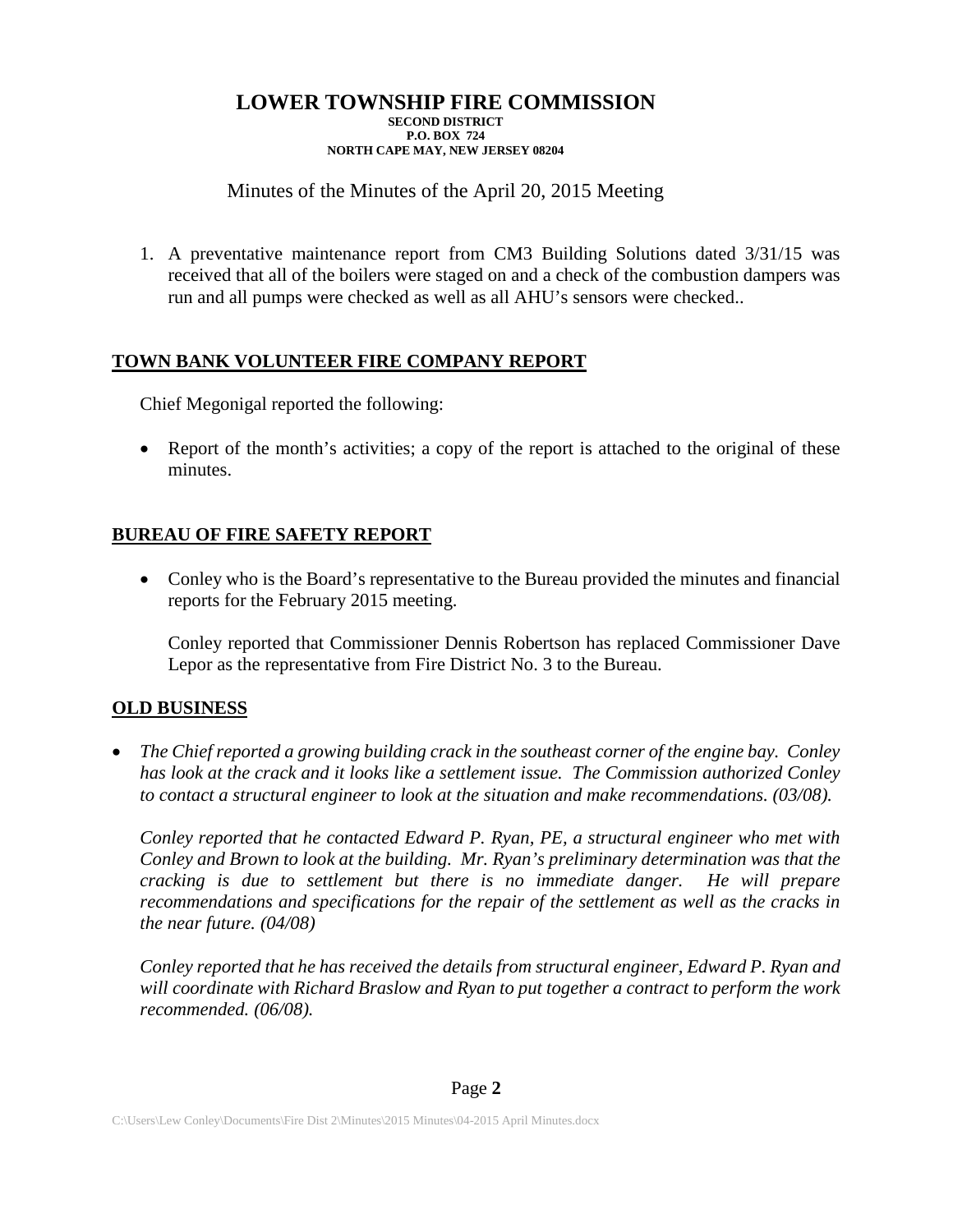## Minutes of the Minutes of the April 20, 2015 Meeting

*Nolan inquired as to the status of the crick repair. Conley responded that the District is in the process of having a contractor look at it and provide an estimate to see if the repair needs to be bid. He also reported the Mr. Ryan had reported that there is no immediate danger, and budget constraints had moved this repair a little lower on the priority list, but not forgotten. (06/12)*

• *Scott Brown asked if there was some types of sealer that can be used to stop the damage to apparatus aprons that have sever salt damage. He has seen repairs to bridge surfaces that were temporarily repaired rather quickly. Brown volunteered to discuss it with a friend who is a masonry contractor and Conley will talk to the County Engineer who may have specified the repairs to the County Bridges. (06/12)*

*Brown reported that Jay Blackley of Blackley Concrete will look at the driveway and make a recommendation (07/12)*

*Brown reported that Jay Blackley reported that there is no fix the driveway apron will need to be removed and replaced. Conley requested that Blackley provide us with a cost estimate to do that work so that we know if we would need to bid the project and look for the money to pay for the replacement. (08/12)*

*Brown reported that Blackley has provided a proposal to remove the existing concrete and replace it with the same strength reinforced concrete for \$24,860.00. This is above the bid threshold and obviously will need to be bid.*

*Conley suggested that if total replacement is necessary, we should look into retaining a structural engineer or architect to design a heating system into the apron and then there would be no need to have salt on it. Conley will look into finding an engineer or architect with the appropriate experience. (09/12)*

*Conley reported that he has not been able to get Jay Blackley (concrete mason) to respond with a cost for a temporary winter patch. Brown will reach out to Troiano Concrete to see if they can do a temporary patch to get us through the winter months. (12/12)*

*Brown reported that he has contacted Ernie Troiano, Jr. of E. Troiano & Sons Concrete who will perform a temporary patch on the driveway for an estimated cost of \$2,100.00 as outlined in his letter of December 21, 2012. Conley reported that he has contacted, in writing, Thomas Lipski of PEOSH to request an extension of time to repair the driveway apron. A motion was offered by Andrews and seconded by Nolan to approve E. Troiano and Sons Concrete's proposal and authorize the work, voting yes, Andrews, Brown, Conley, Nolan and Prendergast; voting no, no one; abstaining, no one.*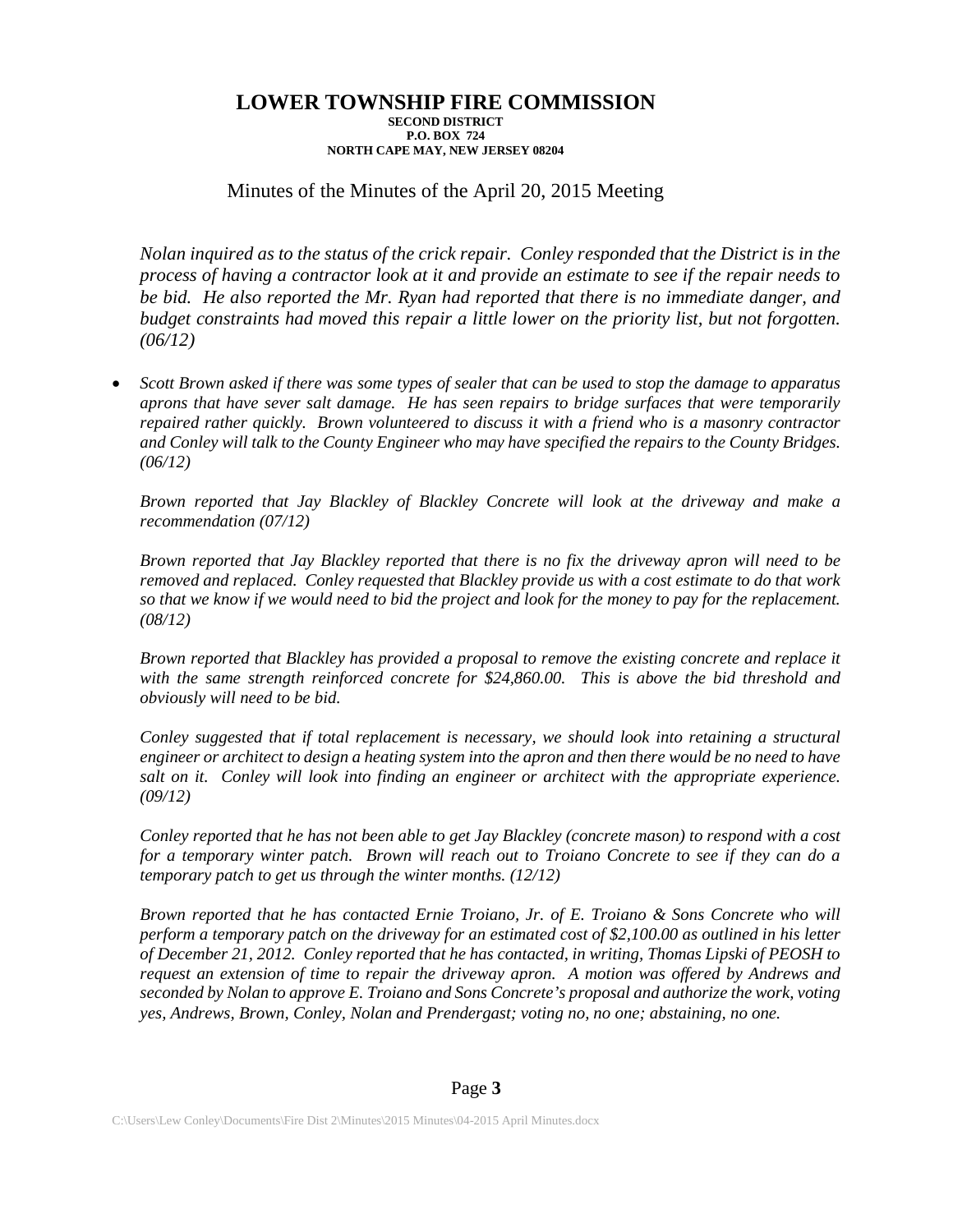## Minutes of the Minutes of the April 20, 2015 Meeting

*Conley presented a proposal from M V Engineering of Cape May Court House, NJ for providing the design, bid preparation and administration, and construction observation of the permanent driveway apron replacement for an estimated \$11,200.00 as contained in their written proposal. Resolution 13- 20 Approving the award of the contract with Brian Murphy, PE of M V Engineering for the Design and Inspection of the Driveway Apron Replacement was offered by Andrews and seconded by Prendergast voting yes, Andrews, Brown, Conley, Nolan and Prendergast; voting no, no one; abstaining, no one. (01/22/13)*

*Brown reported that the driveway apron will be repaired with a temporary concrete patch by E. Troiano and Sons on Wednesday 2/27/13. (02/13)*

*Conley reported that the driveway apron was repaired on February 27, 2013 on schedule and he emailed a notice to Thomas Lipski of PEOSH along with photos of the completed driveway. Conley continued the report by telling all that Thomas Lipski emailed back that he would be issuing a letter indicating the violation has been abated. (03/13)*

*Conley reminded all that we have received preliminary plans and specifications for the permanent driveway replacement from MV Engineering. We need to decide when we want the driveway advertised, what is going to be included in the contract, such as fencing and/or security for the apparatus to be stored outside during the replacement of the apron and the concrete curing time. (03/13)*

*Conley discussed the need to meet to discuss how to deal with the apparatus security which will need to be outside the building during the removal and curing of the concrete apron. The meeting was set for April 22, 2013. (04/13)*

*Brown reminded everyone that only Conley and he showed up for the April 22 meeting and rescheduled for June 24, 2013 (05/13).*

*Conley reported that he has met with the engineer and reviewed the details for staging the apparatus out of three contiguous bays and then wait until the concrete has cured and then the next three contiguous bays can be poured. He also reviewed the parking lot driveway that needs to also be replaced as well as the concrete curb that also needs to be replaced. There will be a new concrete ramp created from the parking lot to the sidewalk on Town Bank Road so that the access from the parking lot in front of the engine bays can be fenced off or landscaped to prohibit access. (08/13)* 

*Conley reported that he has not received the plans and specifications yet from the design engineer (12/13)*

*Conley reported that MV Engineering has worked with a relatively new high-early concrete additive that does not contain corrosives. The product is known as Sika Rapid and MV recommends taking more than the usual samples of each of the concrete pours and begin breaking the samples after 7 days,* 

### Page **4**

C:\Users\Lew Conley\Documents\Fire Dist 2\Minutes\2015 Minutes\04-2015 April Minutes.docx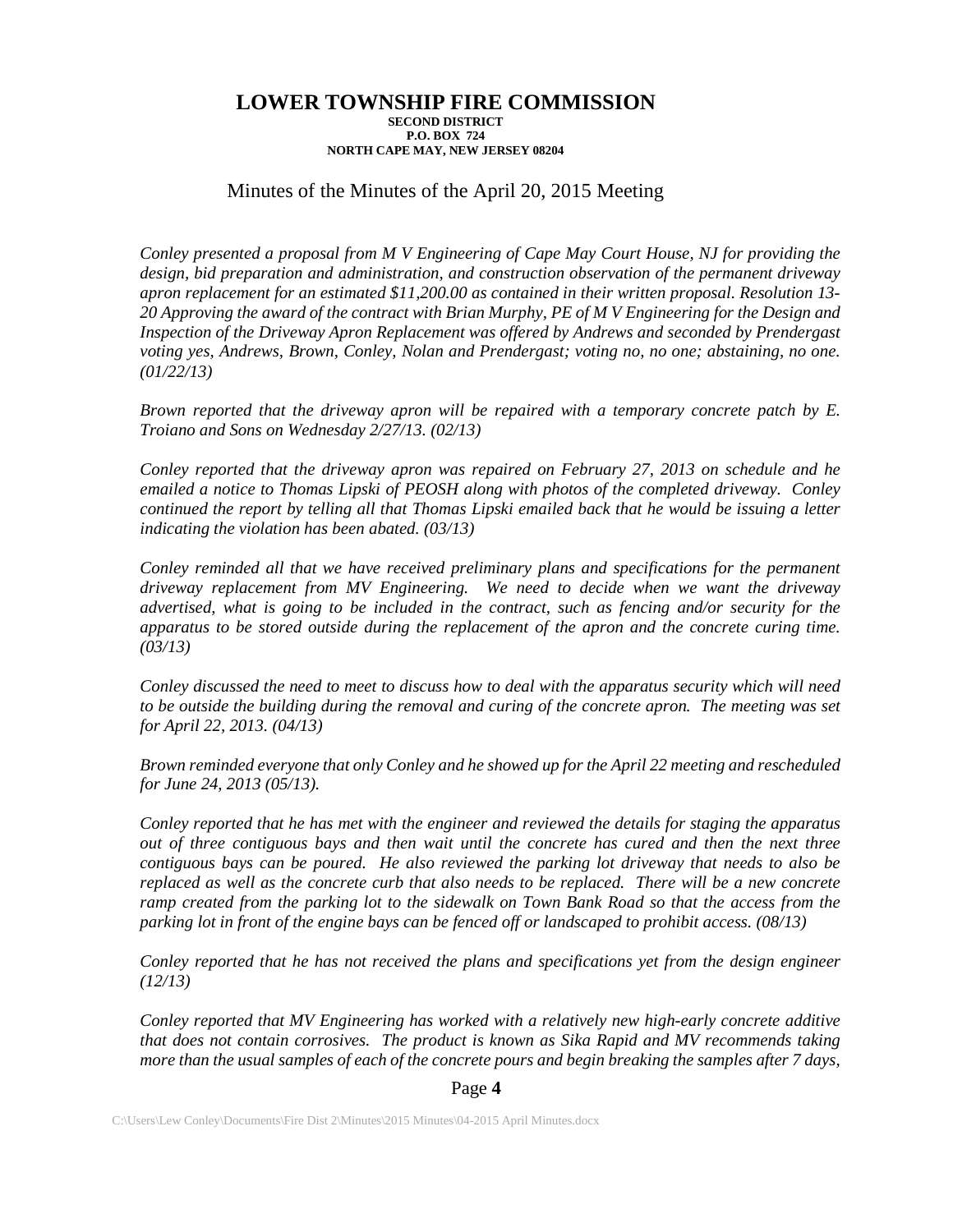# Minutes of the Minutes of the April 20, 2015 Meeting

*on a project that they tested this additive on, the concrete reached 4,000 pounds break in just14 days. They are scheduled to have the revised plans and specifications to us by the end of May to go out to bid. (03/14)*

Conley reported that he will be meeting next Wednesday 3/25/15 with Brian Murphy of MV Engineering regarding finishing the engineering specifications and bid documents for the driveway replacement. (03/15)

• *Past President & Past Chief Treon who is now with Cape May County Office of Emergency Management, requested and was granted a place on the July meeting agenda to appear with Director Martin Pagulugi to discuss a possible memorandum of understanding (MOU) to utilize the multipurpose room during emergencies and natural disasters. (06/14)*

Conley distributed a sample copy of the memorandum of understanding that was generated for Upper Township to each of the Commissioners, Chief Megonigal and President Marchino for review and to generate some comments. (09/14)

## **NEW BUSINESS**

- 1. The following resolutions were considered:
	- Resolution No. 15-28 Accepting the Resignation of Commissioner Raymond S. Brown was offered by Andrews and seconded by Prendergast, voting yes, Andrews, Conley, Nolan and Prendergast; voting no, no one; abstaining, no one.

Brown is retiring, has his house for sale and will be moving out of the Fire District, but will probably still be living in Lower Township. The Commissioners commended him for his leadership over his more than 30 years of service as a Commissioner and as the District's President.

• Resolution No. 15-28 Appointing R. Scott Brown as Interim Replacement Commissioner was offered by Prendergast and seconded by Andrews, voting yes, Andrews, Conley, Nolan and Prendergast; voting no, no one; abstaining, no one.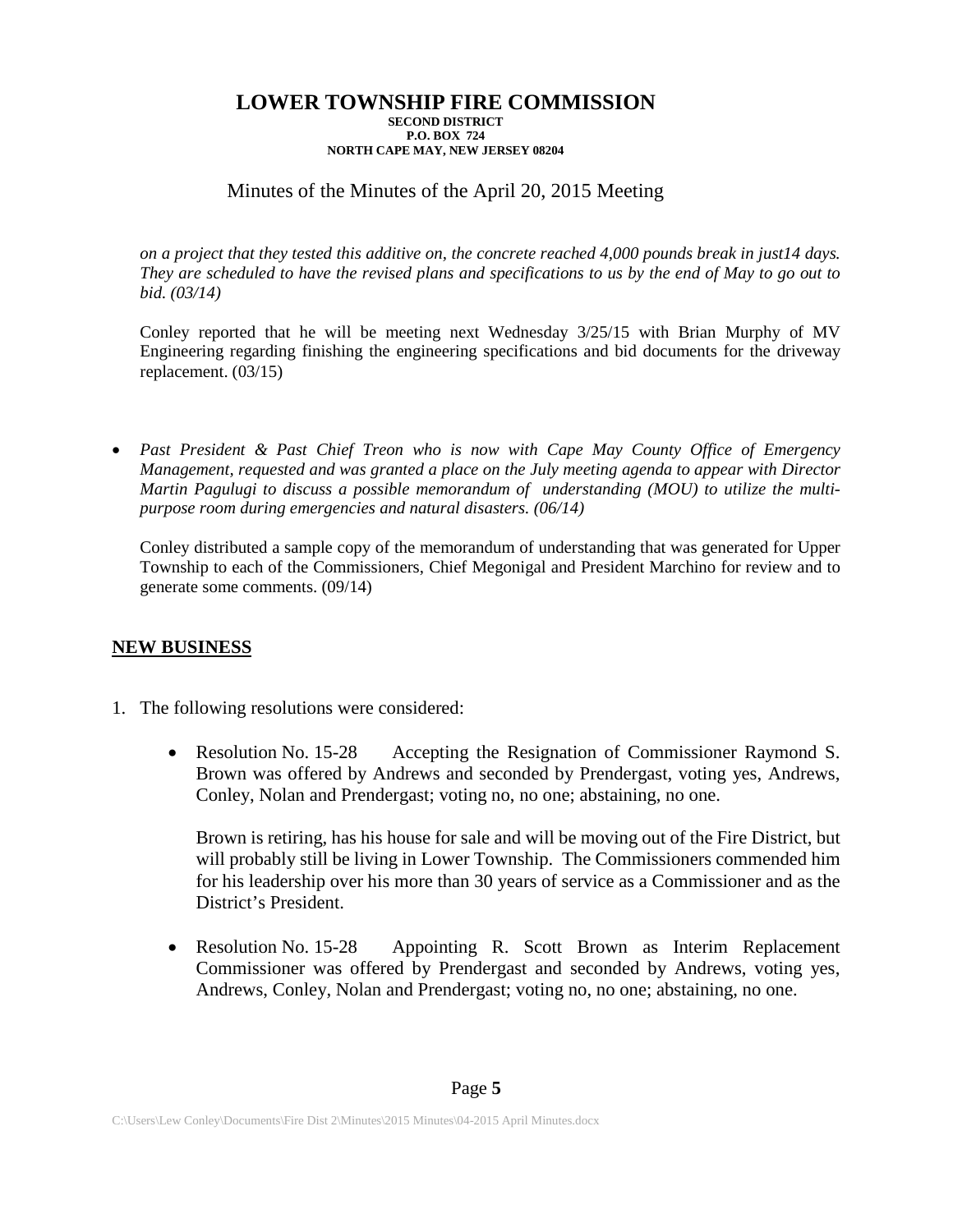# Minutes of the Minutes of the April 20, 2015 Meeting

• Resolution 15-30 Reorganization of Commissioner's Assignments for the remainder of the Year 2015 was offered by Prendergast and seconded by Andrews, voting yes, Andrews, Brown, Conley, Nolan and Prendergast; voting no, no one; abstaining, no one.

Commissioner Nolan will serve as President and Commissioner R. Scott Brown will serve as Vice President, the remainder of the Commissioner's assignments will remain that same.

- Resolution 15-31 Authorizing the appointment of Computer Maintenance and Repair for the 2015-2016 year to Figytech, LLC of 1109 Route 47 South, Rio Grande, N.J. was offered by Conley and seconded by Andrews, voting yes, Andrews, Brown, Conley, Nolan and Prendergast; voting no, no one; abstaining, no one.
- Resolution 15-32 Authorizing the change of the Fire District's Bank to Crest Savings Bank of Wildwood, N.J. was offered by Conley and seconded by Prendergast voting yes, Andrews, Brown, Conley, Nolan and Prendergast; voting no, no one; abstaining, no one.
- 2. The following new purchases were authorized to be made:
	- A specialized services contract with Emergency Vehicle Response (Tom Shand) to provide services to prepare specifications and oversight for the future purchase of a new attack pumper was offered by Nolan and seconded by Prendergast, voting yes, Andrews, Conley, Nolan and Prendergast; voting no, no one; abstaining, no one. The contract is a lump sum of \$5,500.00 with per-diem costs if he needs to travel to the manufactures factory for inspect the pumper before delivery and acceptance. This is the same firm that we used to provide those service 2 years ago when we purchased our last pumper.

## **PUBLIC PORTION**

There were no public comments,

There being no further business, the meeting was adjourned at 20:37 hours by a motion by Prendergast and a second by Nolan.

### Page **6**

C:\Users\Lew Conley\Documents\Fire Dist 2\Minutes\2015 Minutes\04-2015 April Minutes.docx